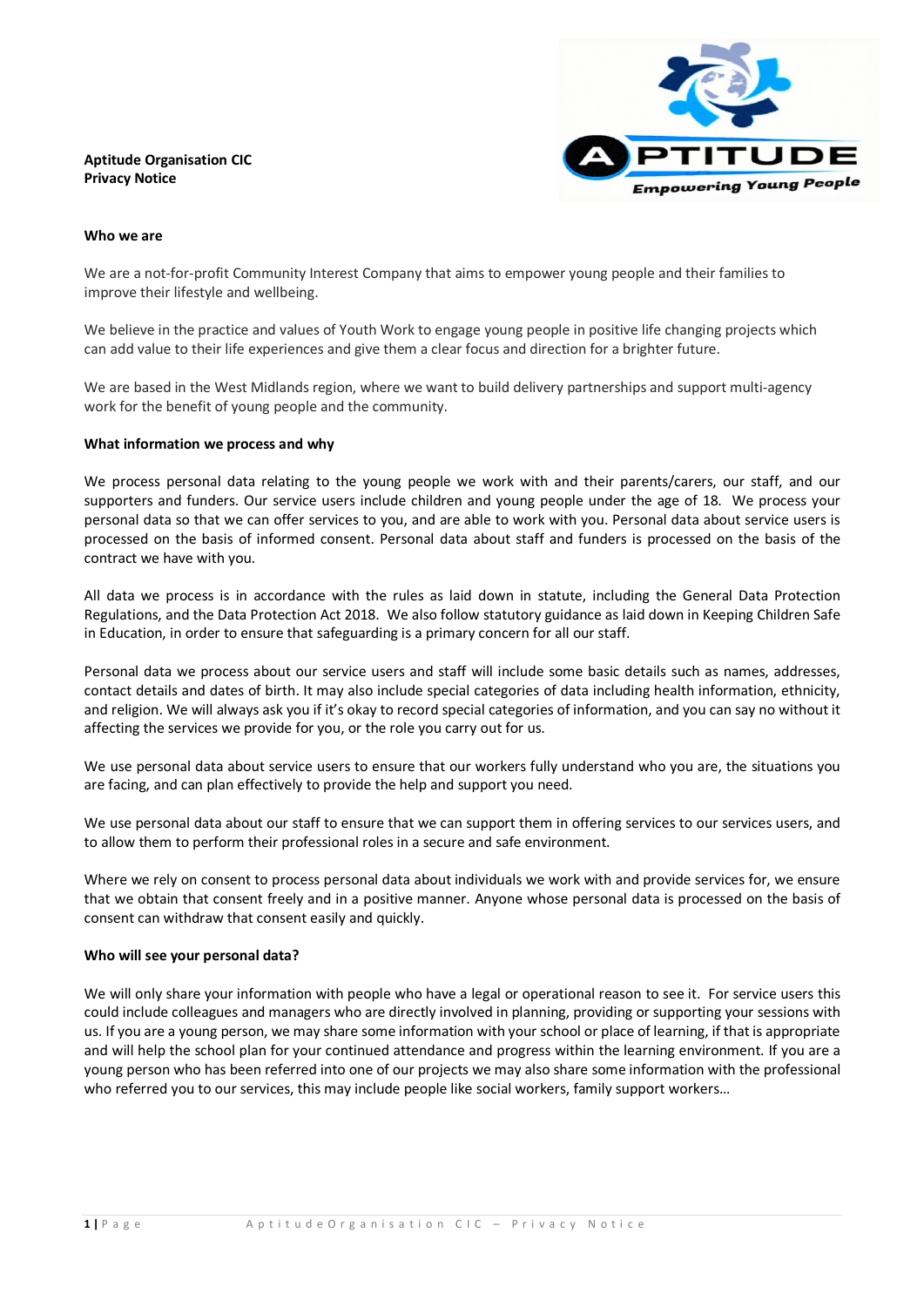

All staff personnel files are held securely at Jubilee Crescent Community Centre, in a locked cabinet and in password protected cloud storage, which are only available to the senior management.

In certain circumstances, we may need to share information with partners including the Local Authority, Social Services or the Police. This will only be done where strictly necessary, and the information shared will be limited to what is appropriate to the specific circumstances. This could include any safeguarding concerns we have, or information we believe may indicate that a child or young person could be at risk of harm.

We share some information with our funders, in order to demonstrate to them that we are fulfilling the terms of our contract and using funds appropriately. Any data we share in this way will be fully anonymised, and it will not be possible to identify an individual client from the dataset. We may sometimes share case studies with our funders, these will be anonymised.

# **What data will be kept?**

We are required to keep some personal data for a short period of time after we have stopped working with you, either as a service user or a colleague. Normally we will keep service user data for a maximum of two years after our last contact. After this time they will be securely destroyed.

Any personal data that we keep about our service users is securely stored on a password protected database and/or in a locked cabinet, with limited access for staff. It will not be accessed except in response to a question about what we did in that particular case. No decisions will be made about you based on this data and you will not suffer any detriment or harm by having it stored.

All staff are given a copy of the policy outlining retention periods for information on their personnel files. This includes how data is stored, who might access it, and when it will be securely destroyed. We will normally keep staff personnel files for a maximum of two years after the end of employment.

We keep an overall summary of our work and the people we have reached through our services. This information might include numbers of people we've worked with, how many sessions we held with them, the outcomes we achieved, and could include some additional categorisation such as gender, age and other special characteristics. This data is anonymised and does not allow us to identify individual clients.

If we share information with the other agencies around safeguarding concerns, they will keep a record of that information. We will keep our copies of that information while you are our service user and for two years after the final contact, after which point it will be securely destroyed.

The collection of this information will benefit our services by:

- Helping us to design our services to address need
- Ensuring we focus on continual improvement in the services we provide
- Ensuring we train and support our staff in the areas that matter
- Tailoring our resources to the issues that matter most to our community

#### **How we will contact you**

We will need to contact our service users, our funders and referrers and our supporters for a range of reasons. We will only contact you on relevant Aptitude business. We will use the contact details that you provide to us as our main source of communication.